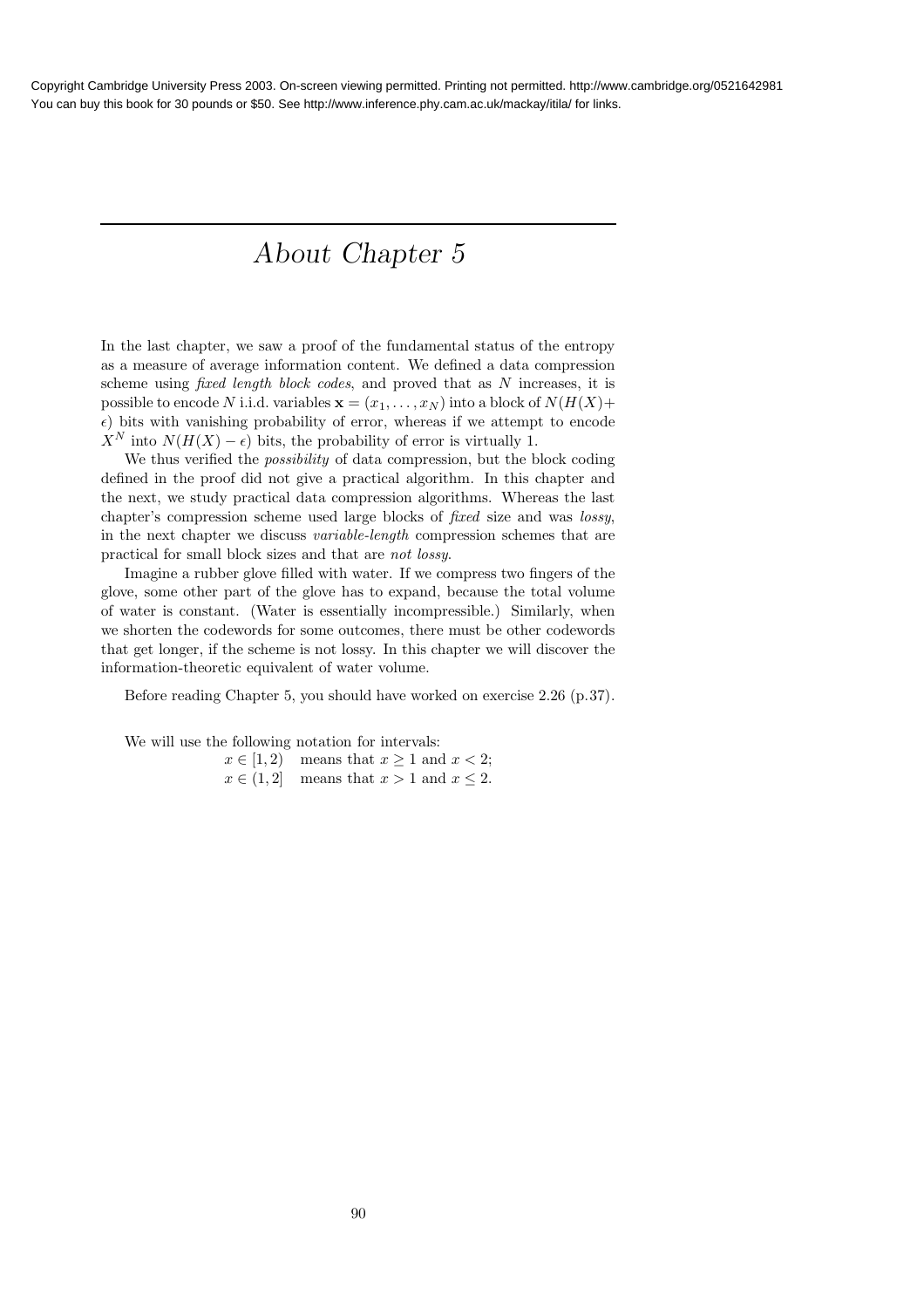## 5

## Symbol Codes

In this chapter, we discuss variable-length symbol codes, which encode one source symbol at a time, instead of encoding huge strings of  $N$  source symbols. These codes are lossless: unlike the last chapter's block codes, they are guaranteed to compress and decompress without any errors; but there is a chance that the codes may sometimes produce encoded strings longer than the original source string.

The idea is that we can achieve compression, on average, by assigning shorter encodings to the more probable outcomes and *longer* encodings to the less probable.

The key issues are:

- What are the implications if a symbol code is lossless? If some codewords are shortened, by how much do other codewords have to be lengthened?
- Making compression practical. How can we ensure that a symbol code is easy to decode?
- Optimal symbol codes. How should we assign codelengths to achieve the best compression, and what is the best achievable compression?

We again verify the fundamental status of the Shannon information content and the entropy, proving:

Source coding theorem (symbol codes). There exists a variable-length encoding  $C$  of an ensemble  $X$  such that the average length of an encoded symbol,  $L(C, X)$ , satisfies  $L(C, X) \in [H(X), H(X) + 1)$ .

The average length is equal to the entropy  $H(X)$  only if the codelength for each outcome is equal to its Shannon information content.

We will also define a constructive procedure, the Huffman coding algorithm, that produces optimal symbol codes.

Notation for alphabets.  $A^N$  denotes the set of ordered N-tuples of elements from the set A, i.e., all strings of length N. The symbol  $A^+$  will denote the set of all strings of finite length composed of elements from the set A.

Example 5.1.  $\{0,1\}^3 = \{000, 001, 010, 011, 100, 101, 110, 111\}.$ 

Example 5.2.  $\{0,1\}^+ = \{0,1,00,01,10,11,000,001,\ldots\}.$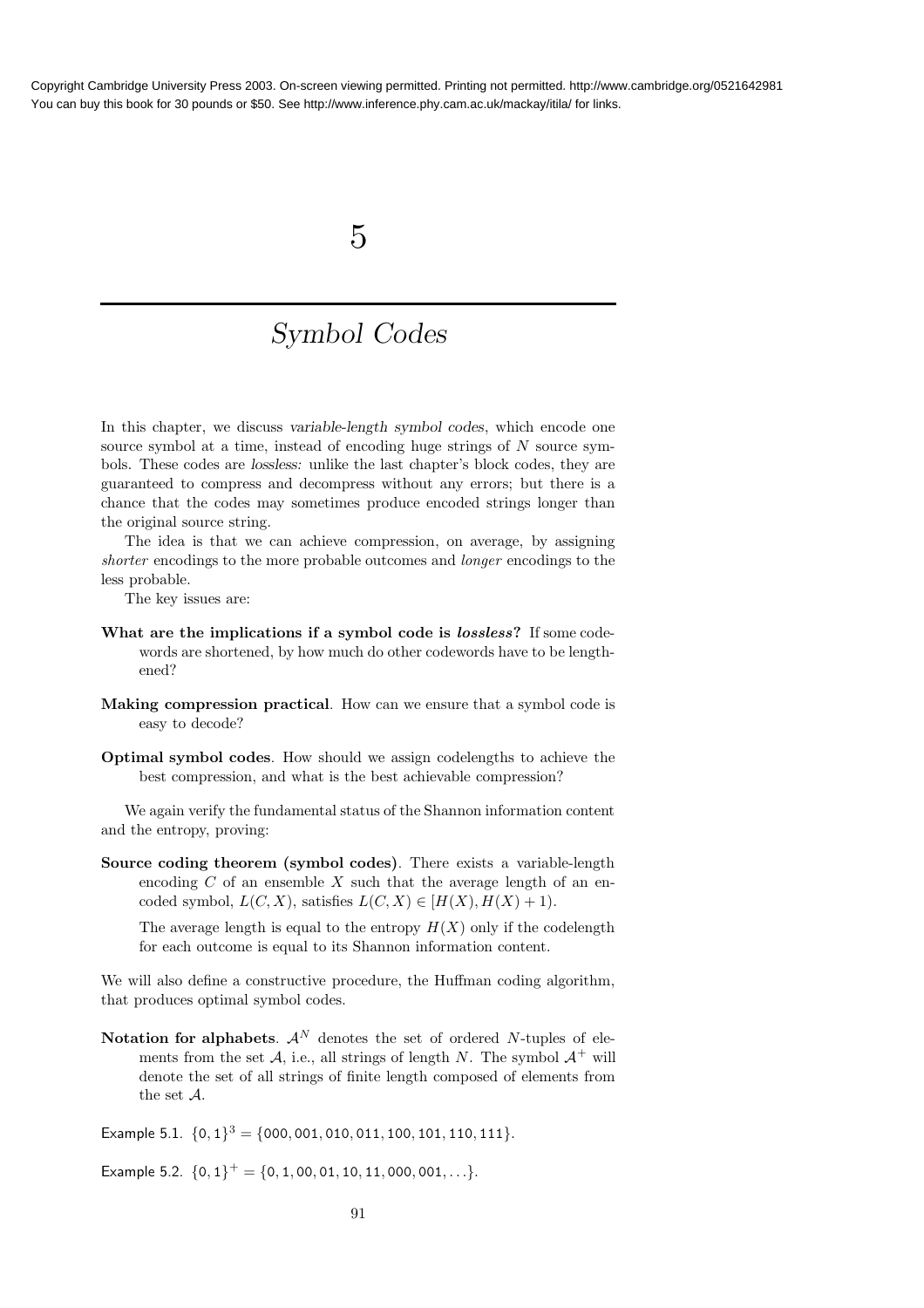## ▶ 5.1 Symbol codes

A (binary) symbol code  $C$  for an ensemble  $X$  is a mapping from the range of x,  $A_X = \{a_1, \ldots, a_I\}$ , to  $\{0, 1\}^+$ .  $c(x)$  will denote the codeword corresponding to x, and  $l(x)$  will denote its length, with  $l_i = l(a_i)$ .

The extended code  $C^+$  is a mapping from  $\mathcal{A}_X^+$  to  $\{0,1\}^+$  obtained by concatenation, without punctuation, of the corresponding codewords:

$$
c^{+}(x_{1}x_{2}...x_{N}) = c(x_{1})c(x_{2})...c(x_{N}).
$$
\n(5.1)

[The term 'mapping' here is a synonym for 'function'.]

Example 5.3. A symbol code for the ensemble  $X$  defined by

$$
\begin{array}{rcl}\n\mathcal{A}_X & = & \{ \text{ a, b, c, d} \}, \\
\mathcal{P}_X & = & \{ \frac{1}{2}, \frac{1}{4}, \frac{1}{8}, \frac{1}{8} \},\n\end{array} \tag{5.2}
$$

is  $C_0$ , shown in the margin.

Using the extended code, we may encode acdbac as

$$
c^{+}(\texttt{acdbac}) = 100000100001010010000010\tag{5.3}
$$

There are basic requirements for a useful symbol code. First, any encoded string must have a unique decoding. Second, the symbol code must be easy to decode. And third, the code should achieve as much compression as possible.

#### Any encoded string must have a unique decoding

**A** code  $C(X)$  is uniquely decodeable if, under the extended code  $C^+$ , no two distinct strings have the same encoding, i.e.,

$$
\forall \mathbf{x}, \mathbf{y} \in \mathcal{A}^+_X, \ \mathbf{x} \neq \mathbf{y} \ \Rightarrow \ c^+(\mathbf{x}) \neq c^+(\mathbf{y}). \tag{5.4}
$$

The code  $C_0$  defined above is an example of a uniquely decodeable code.

#### The symbol code must be easy to decode

A symbol code is easiest to decode if it is possible to identify the end of a codeword as soon as it arrives, which means that no codeword can be a prefix of another codeword. [A word  $c$  is a prefix of another word  $d$  if there exists a tail string t such that the concatenation  $ct$  is identical to  $d$ . For example, 1 is a prefix of 101, and so is 10.]

We will show later that we don't lose any performance if we constrain our symbol code to be a prefix code.

## A symbol code is called a prefix code if no codeword is a prefix of any other codeword.

A prefix code is also known as an instantaneous or self-punctuating code, because an encoded string can be decoded from left to right without looking ahead to subsequent codewords. The end of a codeword is immediately recognizable. A prefix code is uniquely decodeable.

Prefix codes are also known as 'prefix-free codes' or 'prefix condition codes'.

Prefix codes correspond to trees.

|         | $a_i$ | $c(a_i)$ | $l_{i}$ |
|---------|-------|----------|---------|
|         | a     | 1000     | 4       |
| $C_0$ : | b     | 0100     | 4       |
|         | C.    | 0010     | 4       |
|         | d     | 0001     |         |

 $5 - \text{Symbol Codes}$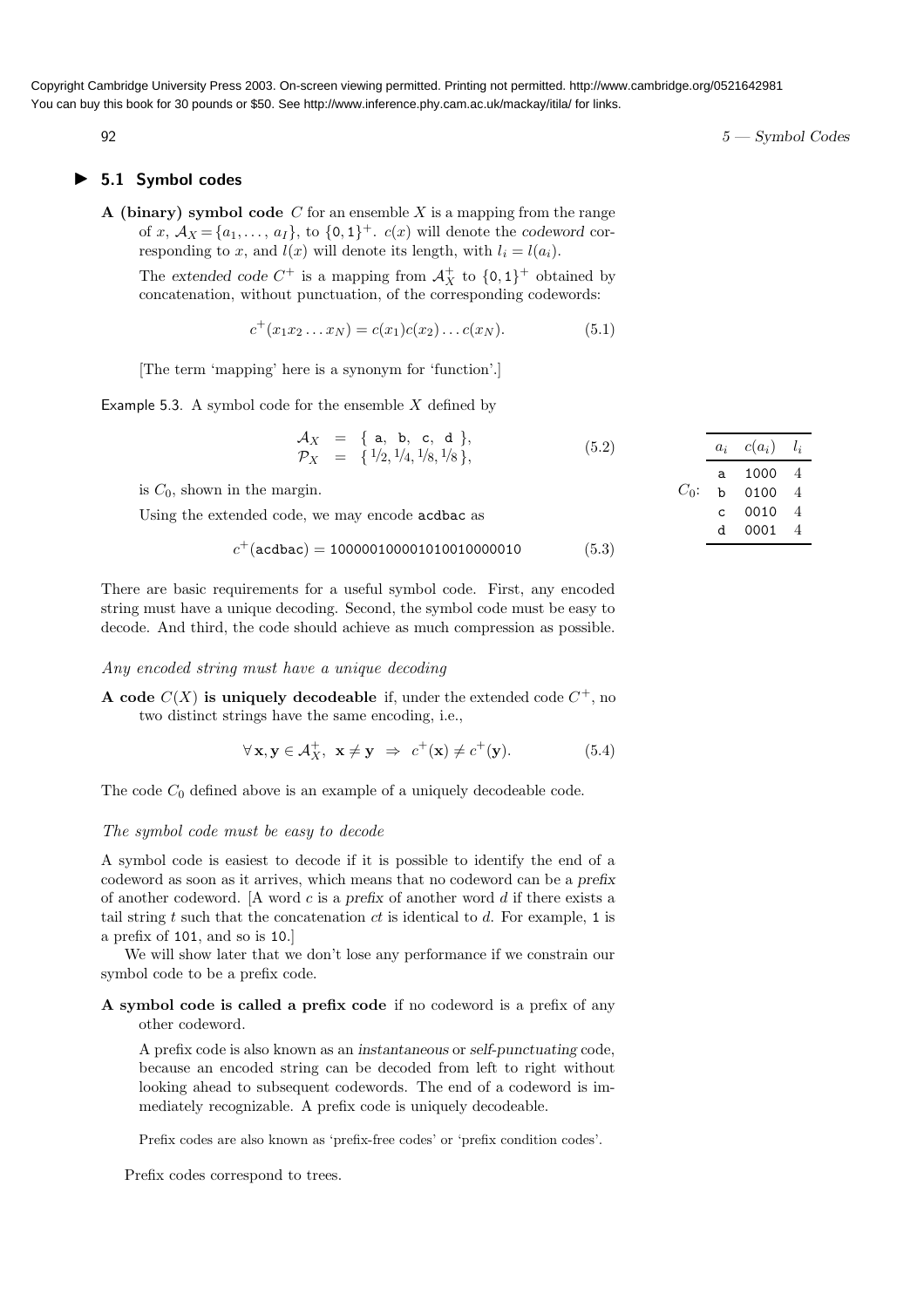5.1: Symbol codes 93

- Example 5.4. The code  $C_1 = \{0, 101\}$  is a prefix code because 0 is not a prefix of 101, nor is 101 a prefix of 0.
- Example 5.5. Let  $C_2 = \{1, 101\}$ . This code is not a prefix code because 1 is a prefix of 101.

Example 5.6. The code  $C_3 = \{0, 10, 110, 111\}$  is a prefix code.

Example 5.7. The code  $C_4 = \{00, 01, 10, 11\}$  is a prefix code.

Exercise 5.8.<sup>[1, p.104]</sup> Is  $C_2$  uniquely decodeable?

Example 5.9. Consider exercise 4.1 (p.66) and figure 4.2 (p.69). Any weighing strategy that identifies the odd ball and whether it is heavy or light can be viewed as assigning a ternary code to each of the 24 possible states. This code is a prefix code.

The code should achieve as much compression as possible

The expected length  $L(C, X)$  of a symbol code C for ensemble X is

$$
L(C, X) = \sum_{x \in \mathcal{A}_X} P(x) l(x).
$$
 (5.5)

We may also write this quantity as

$$
L(C, X) = \sum_{i=1}^{I} p_i l_i
$$
\n(5.6)

where  $I = |\mathcal{A}_X|$ .

Example 5.10. Let

$$
\mathcal{A}_X = \{ \text{ a, b, c, d} \},
$$
  
and  $\mathcal{P}_X = \{ 1/2, 1/4, 1/8, 1/8 \},$  (5.7)

and consider the code  $C_3$ . The entropy of X is 1.75 bits, and the expected length  $L(C_3, X)$  of this code is also 1.75 bits. The sequence of symbols  $\mathbf{x} = (\texttt{acdbac})$  is encoded as  $c^+(\mathbf{x}) = \texttt{0110111100110}.$   $C_3$  is a prefix code and is therefore uniquely decodeable. Notice that the codeword lengths satisfy  $l_i = \log_2(1/p_i)$ , or equivalently,  $p_i = 2^{-l_i}$ .

- Example 5.11. Consider the fixed length code for the same ensemble  $X$ ,  $C_4$ . The expected length  $L(C_4, X)$  is 2 bits.
- Example 5.12. Consider  $C_5$ . The expected length  $L(C_5, X)$  is 1.25 bits, which is less than  $H(X)$ . But the code is not uniquely decodeable. The sequence  $x=(acdbac)$  encodes as 000111000, which can also be decoded as (cabdca).
- Example 5.13. Consider the code  $C_6$ . The expected length  $L(C_6, X)$  of this code is 1.75 bits. The sequence of symbols  $x=(\text{acdbac})$  is encoded as  $c^{+}(\mathbf{x}) = 0011111010011.$

Is  $C_6$  a prefix code? It is not, because  $c(\mathbf{a}) = 0$  is a prefix of  $c(\mathbf{b})$  and  $c(c)$ .







Prefix codes can be represented on binary trees. Complete prefix codes correspond to binary trees with no unused branches.  $C_1$  is an incomplete code.

|              |          | $C_3$ : |          |                |
|--------------|----------|---------|----------|----------------|
| $a_i$        | $c(a_i)$ | $p_i$   | $h(p_i)$ | $l_i$          |
| a            | 0        | 1/2     | 1.0      | 1              |
| b            | 10       | 1/4     | 2.0      | $\mathfrak{D}$ |
| $\mathsf{C}$ | 110      | 1/8     | 3.0      | 3              |
| d            | 111      | 1/8     | 3.0      | 3              |
|              |          |         |          |                |

|              |    |          | $C_{4}$ | $C_{5}$  |                |
|--------------|----|----------|---------|----------|----------------|
|              |    | a        | 00      | 0        |                |
|              |    | b        | 01      | 1        |                |
|              |    | C        | 10      | 00       |                |
|              |    | d        | 11      | 11       |                |
|              |    |          | $C_6$ : |          |                |
| $a_i$        |    | $c(a_i)$ | $p_i$   | $h(p_i)$ | $l_i$          |
| a            | 0  |          | 1/2     | $1.0\,$  | 1              |
| b            | 01 |          | 1/4     | 2.0      | $\overline{2}$ |
| $\mathbf{C}$ |    | 011      | 1/8     | 3.0      | 3              |

d 111  $\frac{1}{8}$  3.0 3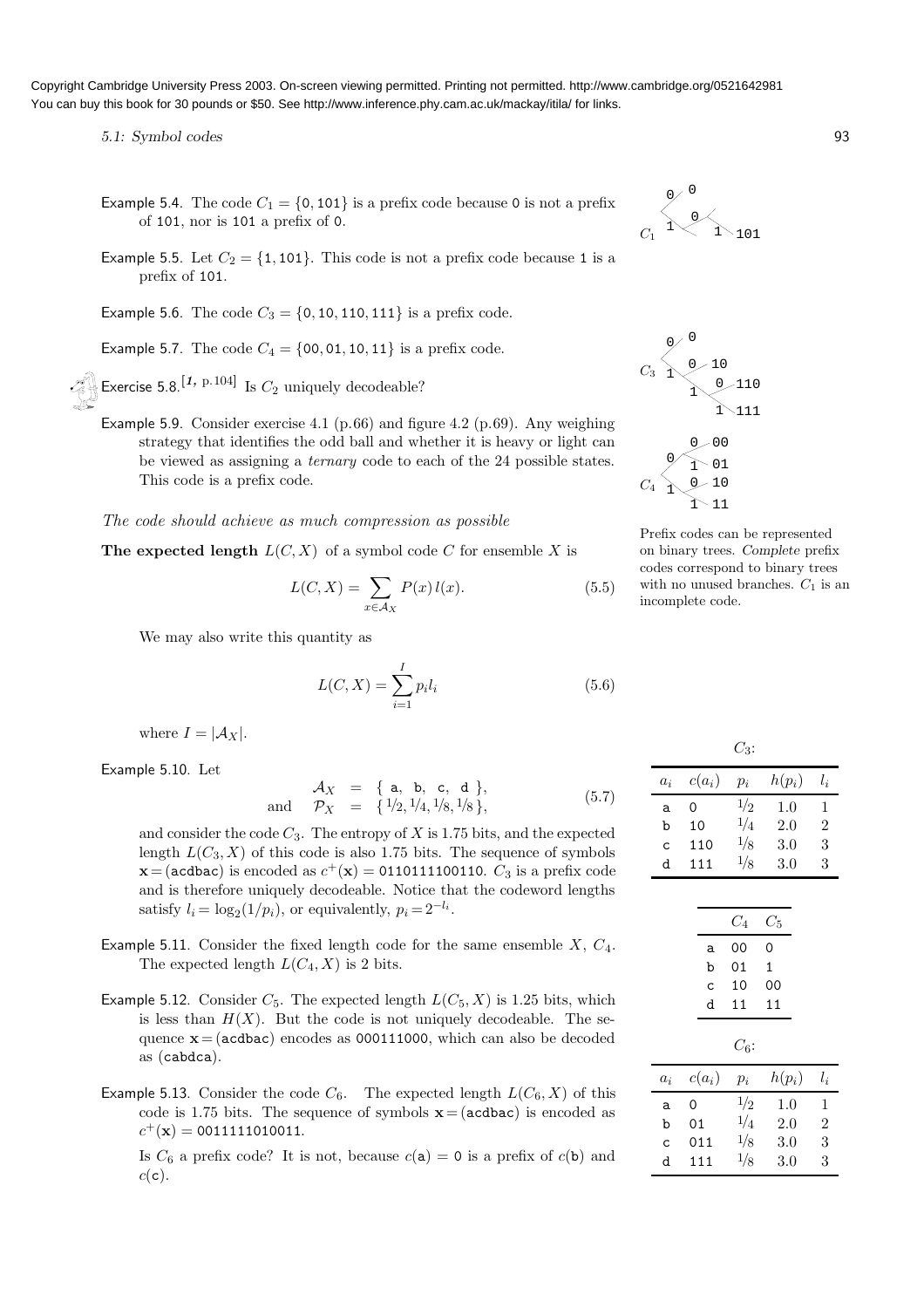$5 - \text{Symbol Codes}$ 

Is  $C_6$  uniquely decodeable? This is not so obvious. If you think that it might not be uniquely decodeable, try to prove it so by finding a pair of strings x and y that have the same encoding. [The definition of unique decodeability is given in equation (5.4).]

 $C_6$  certainly isn't easy to decode. When we receive '00', it is possible that x could start 'aa', 'ab' or 'ac'. Once we have received '001111', the second symbol is still ambiguous, as  $x$  could be 'abd...' or 'acd...'. But eventually a unique decoding crystallizes, once the next 0 appears in the encoded stream.

 $C_6$  is in fact uniquely decodeable. Comparing with the prefix code  $C_3$ , we see that the codewords of  $C_6$  are the reverse of  $C_3$ 's. That  $C_3$  is uniquely decodeable proves that  $C_6$  is too, since any string from  $C_6$  is identical to a string from  $C_3$  read backwards.

## ▶ 5.2 What limit is imposed by unique decodeability?

We now ask, given a list of positive integers  $\{l_i\}$ , does there exist a uniquely decodeable code with those integers as its codeword lengths? At this stage, we ignore the probabilities of the different symbols; once we understand unique decodeability better, we'll reintroduce the probabilities and discuss how to make an optimal uniquely decodeable symbol code.

In the examples above, we have observed that if we take a code such as  $\{00, 01, 10, 11\}$ , and shorten one of its codewords, for example  $00 \rightarrow 0$ , then we can retain unique decodeability only if we lengthen other codewords. Thus there seems to be a constrained budget that we can spend on codewords, with shorter codewords being more expensive.

Let us explore the nature of this budget. If we build a code purely from codewords of length l equal to three, how many codewords can we have and retain unique decodeability? The answer is  $2^l = 8$ . Once we have chosen all eight of these codewords, is there any way we could add to the code another codeword of some other length and retain unique decodeability? It would seem not.

What if we make a code that includes a length-one codeword, '0', with the other codewords being of length three? How many length-three codewords can we have? If we restrict attention to prefix codes, then we can have only four codewords of length three, namely {100, 101, 110, 111}. What about other codes? Is there any other way of choosing codewords of length 3 that can give more codewords? Intuitively, we think this unlikely. A codeword of length 3 appears to have a cost that is  $2^2$  times smaller than a codeword of length 1.

Let's define a total budget of size 1, which we can spend on codewords. If we set the cost of a codeword whose length is l to  $2^{-l}$ , then we have a pricing system that fits the examples discussed above. Codewords of length 3 cost  $\frac{1}{8}$  each; codewords of length 1 cost  $\frac{1}{2}$  each. We can spend our budget on any codewords. If we go over our budget then the code will certainly not be uniquely decodeable. If, on the other hand,

$$
\sum_{i} 2^{-l_i} \le 1,\tag{5.8}
$$

then the code may be uniquely decodeable. This inequality is the Kraft inequality.

**Kraft inequality**. For any uniquely decodeable code  $C$  over the binary al-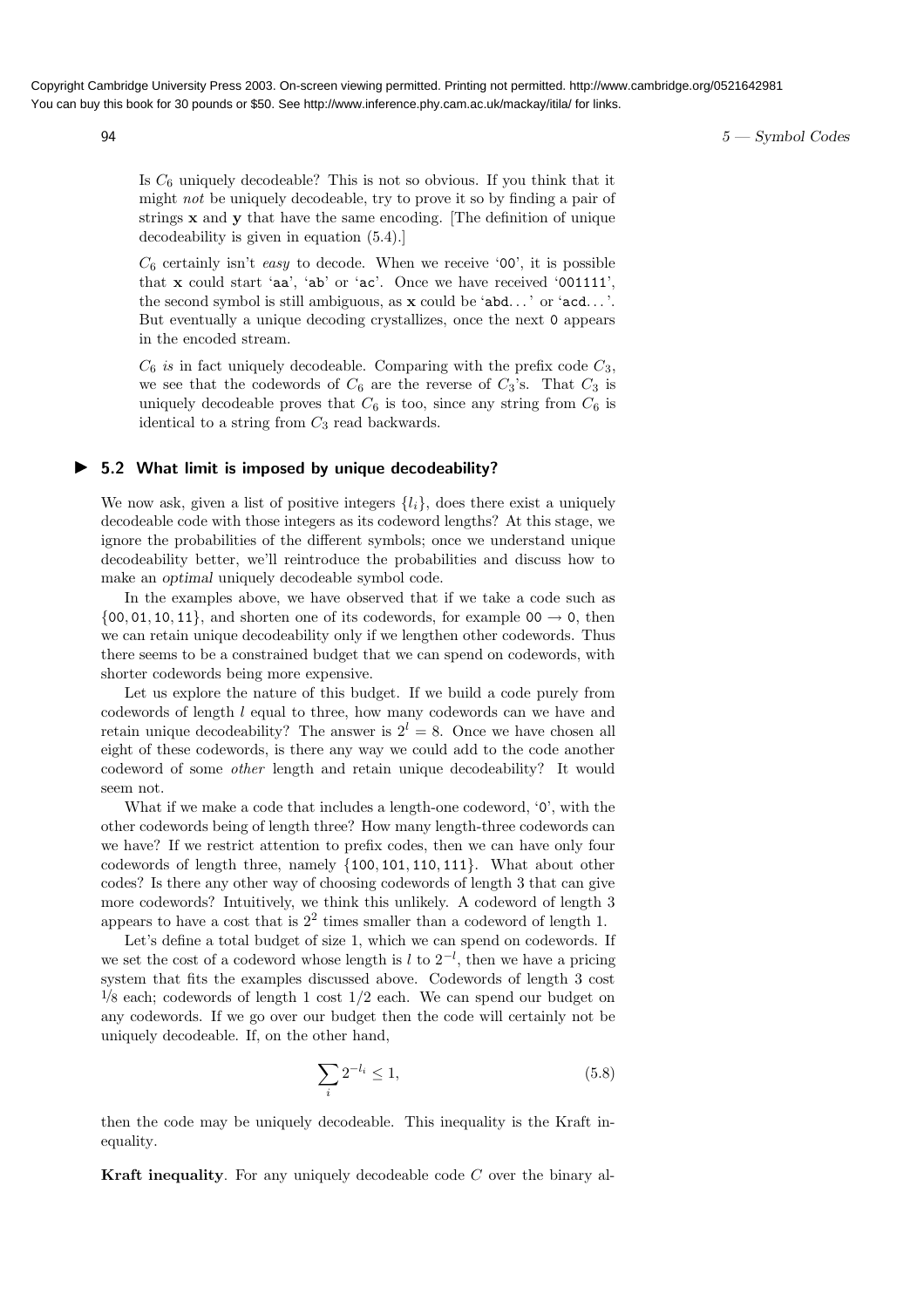5.2: What limit is imposed by unique decodeability? 95

phabet  $\{0, 1\}$ , the codeword lengths must satisfy:

$$
\sum_{i=1}^{I} 2^{-l_i} \le 1,\tag{5.9}
$$

where  $I = |\mathcal{A}_X|$ .

Completeness. If a uniquely decodeable code satisfies the Kraft inequality with equality then it is called a *complete* code.

We want codes that are uniquely decodeable; prefix codes are uniquely decodeable, and are easy to decode. So life would be simpler for us if we could restrict attention to prefix codes. Fortunately, for any source there is an optimal symbol code that is also a prefix code.

Kraft inequality and prefix codes. Given a set of codeword lengths that satisfy the Kraft inequality, there exists a uniquely decodeable prefix code with these codeword lengths.

The Kraft inequality might be more accurately referred to as the Kraft– McMillan inequality: Kraft proved that if the inequality is satisfied, then a prefix code exists with the given lengths. McMillan (1956) proved the converse, that unique decodeability implies that the inequality holds.

Proof of the Kraft inequality. Define  $S = \sum_i 2^{-l_i}$ . Consider the quantity

$$
S^{N} = \left[\sum_{i} 2^{-l_{i}}\right]^{N} = \sum_{i_{1}=1}^{I} \sum_{i_{2}=1}^{I} \cdots \sum_{i_{N}=1}^{I} 2^{-\left(l_{i_{1}} + l_{i_{2}} + \cdots + l_{i_{N}}\right)} \qquad (5.10)
$$

The quantity in the exponent,  $(l_{i_1} + l_{i_2} + \cdots + l_{i_N})$ , is the length of the encoding of the string  $\mathbf{x} = a_{i_1} a_{i_2} \dots a_{i_N}$ . For every string  $\mathbf{x}$  of length N, there is one term in the above sum. Introduce an array  $A_l$  that counts how many strings **x** have encoded length *l*. Then, defining  $l_{\min} = \min_i l_i$ and  $l_{\max} = \max_i l_i$ :

$$
S^{N} = \sum_{l=Nl_{\min}}^{Nl_{\max}} 2^{-l} A_{l}.
$$
 (5.11)

Now assume C is uniquely decodeable, so that for all  $\mathbf{x} \neq \mathbf{y}$ ,  $c^{+}(\mathbf{x}) \neq 0$  $c^{+}(\mathbf{y})$ . Concentrate on the **x** that have encoded length *l*. There are a total of  $2^l$  distinct bit strings of length l, so it must be the case that  $A_l \leq 2^l$ . So

$$
S^{N} = \sum_{l=Nl_{\min}}^{Nl_{\max}} 2^{-l} A_l \le \sum_{l=Nl_{\min}}^{Nl_{\max}} 1 \le Nl_{\max}.
$$
 (5.12)

Thus  $S^N \leq l_{\text{max}}N$  for all N. Now if S were greater than 1, then as N increases,  $S<sup>N</sup>$  would be an exponentially growing function, and for large enough N, an exponential always exceeds a polynomial such as  $l_{\max}N$ . But our result  $(S^N \leq l_{\text{max}}N)$  is true for any N. Therefore  $S \leq 1$ .  $\Box$ 

 $\triangleright$  Exercise 5.14.<sup>[3, p.104]</sup> Prove the result stated above, that for any set of codeword lengths  ${l_i}$  satisfying the Kraft inequality, there is a prefix code having those lengths.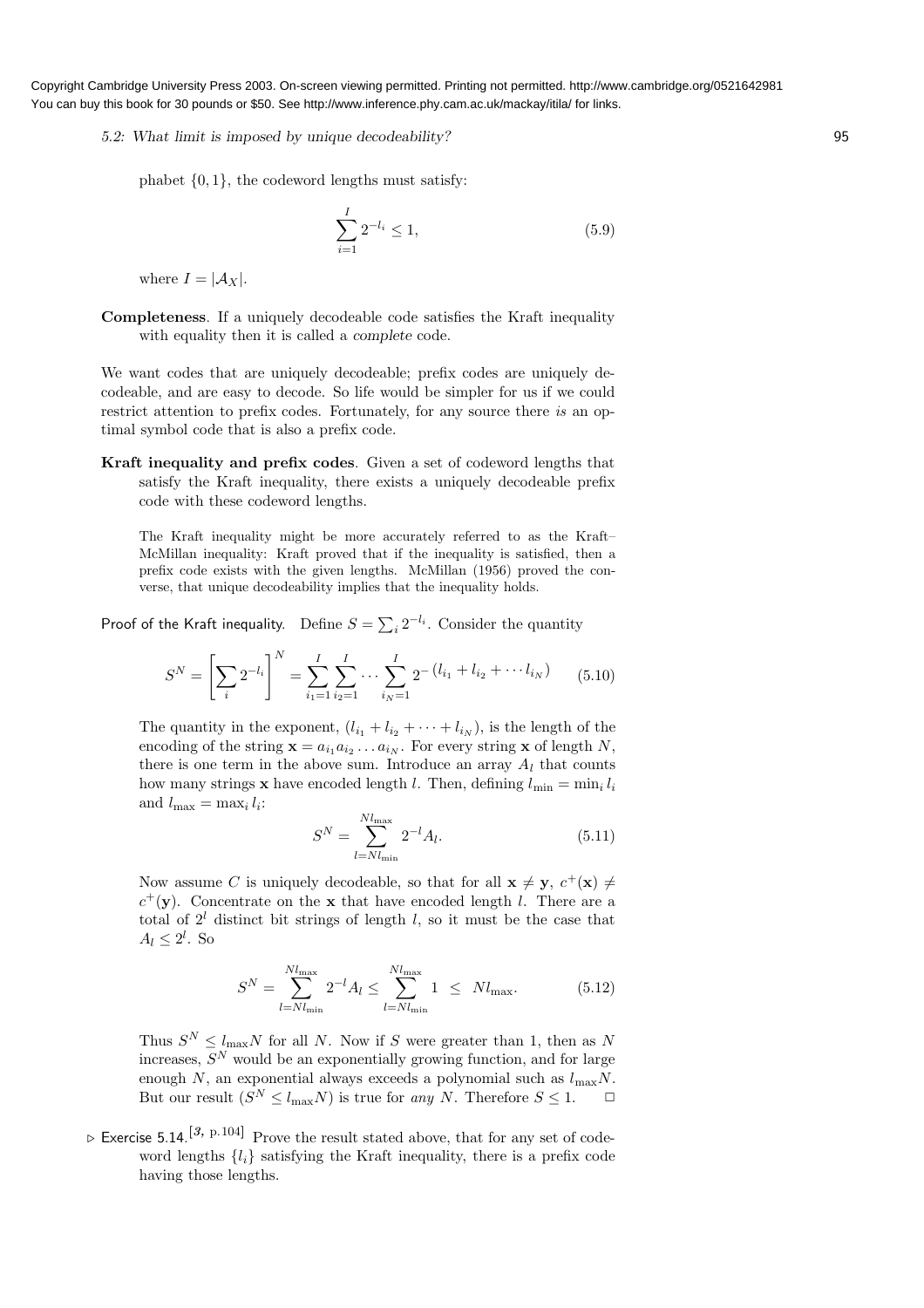## $5 - \text{Symbol Codes}$

|                  |        |     | 0000 |                              |
|------------------|--------|-----|------|------------------------------|
|                  | $00\,$ | 000 | 0001 |                              |
|                  |        | 001 | 0010 |                              |
| $\boldsymbol{0}$ |        |     | 0011 |                              |
|                  |        |     | 0100 | The total symbol code budget |
|                  | 01     | 010 | 0101 |                              |
|                  |        | 011 | 0110 |                              |
|                  |        |     | 0111 |                              |
|                  | 10     | 100 | 1000 |                              |
|                  |        |     | 1001 |                              |
|                  |        | 101 | 1010 |                              |
| $\mathbf{1}$     |        |     | 1011 |                              |
|                  |        | 110 | 1100 |                              |
|                  | 11     |     | 1101 |                              |
|                  |        | 111 | 1110 |                              |
|                  |        |     | 1111 |                              |

Figure 5.1. The symbol coding budget. The 'cost'  $2^{-l}$  of each codeword (with length  $l$ ) is indicated by the size of the box it is written in. The total budget available when making a uniquely decodeable code is 1. You can think of this diagram as showing a codeword supermarket, with the codewords arranged in aisles by their length, and the cost of each codeword indicated by the size of its box on the shelf. If the cost of the codewords that you take exceeds the budget then your code will not be uniquely decodeable.



| $\bf{0}$ |    |     | 0011 | <b>CONTRACTOR</b><br>$\Omega$ |
|----------|----|-----|------|-------------------------------|
|          |    | 010 |      |                               |
|          | 01 |     | 0101 |                               |
|          |    | 011 | 0110 |                               |
|          |    |     | 0111 |                               |
|          |    | 100 |      |                               |
|          | 10 |     | 1001 |                               |
|          |    | 101 | 1010 |                               |
| ī        |    |     | 1011 |                               |
|          |    | 110 | 1100 |                               |
|          | 11 |     | 1101 |                               |
|          |    | 111 | 1110 |                               |
|          |    |     | 1111 |                               |

|                                                    |  |                                      |                    | $\cdot$                                                    |                              |      |          |                                          | I                             |     |
|----------------------------------------------------|--|--------------------------------------|--------------------|------------------------------------------------------------|------------------------------|------|----------|------------------------------------------|-------------------------------|-----|
| 0000                                               |  | 0000000000000000000                  |                    |                                                            | 0000                         |      |          | 0000000000000000000                      |                               |     |
|                                                    |  |                                      | 00                 | 000                                                        | 0001                         |      |          |                                          | 000                           |     |
| $\frac{20000}{20000}$ $0010$ $\frac{20000}{20000}$ |  |                                      |                    | 001                                                        | 0010                         |      |          |                                          | 001                           |     |
| 0011                                               |  | With succession of<br>10850<br>80000 |                    |                                                            | 0011                         |      | $\bf{0}$ |                                          |                               |     |
|                                                    |  | armmoll888                           |                    |                                                            | 0100                         |      |          | ananan ananananan an                     |                               |     |
| 0101                                               |  |                                      | 01                 | 010                                                        | 0101                         |      |          | $\frac{208888}{208888}$<br>$_{01}$<br>mm | 010                           |     |
| 0110                                               |  |                                      |                    | 011                                                        | 0110                         |      |          |                                          | 011                           |     |
| 0111                                               |  | 50000550000000555                    |                    |                                                            | 0111                         |      |          | mmmee                                    |                               |     |
| <b><i>SOUN 1000 SUNS</i></b>                       |  |                                      | 000000000000000000 |                                                            | 1000                         |      |          |                                          |                               |     |
| 1001                                               |  |                                      | ,,,,,,,,,,,        |                                                            | 100                          | 1001 |          |                                          | <u>ummooniliisuu</u><br>50000 | 100 |
| 1010                                               |  |                                      |                    |                                                            | 1010                         |      |          | $\frac{10}{10000}$                       |                               |     |
| 1011                                               |  | ľ                                    | mmms <i>smmm</i>   | 101                                                        | 1011                         |      |          |                                          | 101                           |     |
| 1100                                               |  |                                      |                    | annono commono<br>unimoranimos.<br><b>SSSSS</b> 110 SSSSSS | 1100                         |      |          |                                          | 110                           |     |
| 1101                                               |  |                                      | 11                 | anno<br>mmmmmm                                             | 1101                         |      |          | 8888<br>50000<br>11<br>mm                |                               |     |
| 1110                                               |  |                                      |                    |                                                            | ,,,,,,,,,,,,,,,,,,,<br>nesse | 1110 |          |                                          | 9898                          | 111 |
| 1111                                               |  |                                      |                    | <b>SUMmondRIVES</b><br>0000000000000000000                 | 1111                         |      |          | copper connections on                    |                               |     |

| $C_0$ |     |                                               |         |     |      |          |     |      |  |    | $\mathcal{C}_6$ |
|-------|-----|-----------------------------------------------|---------|-----|------|----------|-----|------|--|----|-----------------|
|       | 000 | 0000                                          |         | 000 | 0000 |          | 000 | 0000 |  |    |                 |
|       |     |                                               | $_{00}$ |     | 0001 |          |     | 0001 |  |    |                 |
|       | 001 | $\frac{53333}{53333}0010 \frac{33333}{53333}$ |         | 001 | 0010 |          | 001 | 0010 |  |    |                 |
|       |     | 0011                                          |         |     | 0011 | $\Omega$ |     | 0011 |  |    |                 |
|       |     |                                               |         |     | 0100 |          |     | 0100 |  |    |                 |
|       | 010 | 0101                                          | $_{01}$ | 010 | 0101 |          | 010 | 0101 |  |    |                 |
|       | 011 | 0110                                          |         | 011 | 0110 |          | 011 | 0110 |  |    |                 |
|       |     | 0111                                          |         |     | 0111 |          |     | 0111 |  |    |                 |
|       | 100 | $\frac{55555}{55555}1000\frac{55555}{55555}$  |         | 100 | 1000 |          | 100 | 1000 |  |    |                 |
|       |     | 1001                                          |         |     | 1001 |          |     | 1001 |  | 10 |                 |
|       | 101 | 1010                                          |         | 101 | 1010 |          | 101 | 1010 |  |    |                 |
|       |     | 1011                                          |         |     | 1011 |          |     | 1011 |  |    |                 |
|       | 110 | 1100                                          |         |     | 1100 |          | 110 | 1100 |  |    |                 |
|       |     | 1101                                          | 11      |     | 1101 |          |     | 1101 |  | 11 |                 |
|       | 111 | 1110                                          |         |     | 1110 |          | 111 | 1110 |  |    | 22222           |
|       |     | 1111                                          |         |     | 1111 |          |     | 1111 |  |    |                 |

|   |                    | $C_{\mathbf{6}}$  |      |
|---|--------------------|-------------------|------|
|   |                    |                   | 0000 |
|   | 00                 | 000               | 0001 |
|   |                    | 001               | 0010 |
|   |                    |                   | 0011 |
| 0 | anananana anananan |                   | 0100 |
|   | 01                 | 010               | 0101 |
|   |                    | annos commonos co | 0110 |
|   | 88                 | <b>CONNE</b>      | 0111 |
|   | 10                 | 100               | 1000 |
|   |                    |                   | 1001 |
|   |                    |                   | 1010 |
| ī |                    | 101               | 1011 |
|   |                    | 110               | 1100 |
|   | 11                 |                   | 1101 |
|   |                    | mon               | 1110 |
|   |                    |                   | 1111 |

Figure 5.2. Selections of codewords made by codes  $C_0, C_3, C_4$  and  $C_6$  from section 5.1.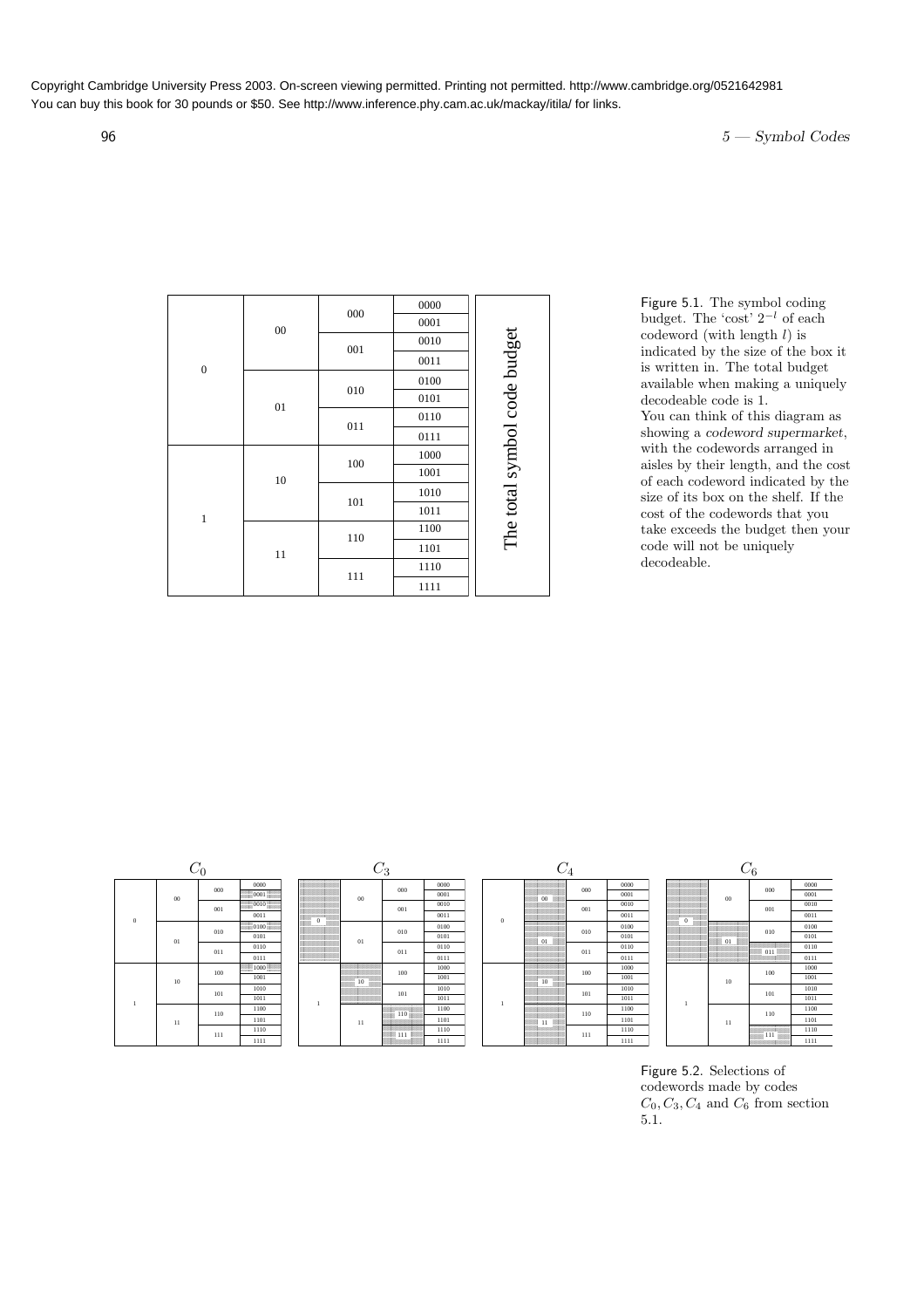5.3: What's the most compression that we can hope for? 97

A pictorial view of the Kraft inequality may help you solve this exercise. Imagine that we are choosing the codewords to make a symbol code. We can draw the set of all candidate codewords in a supermarket that displays the 'cost' of the codeword by the area of a box (figure 5.1). The total budget available – the '1' on the right-hand side of the Kraft inequality – is shown at one side. Some of the codes discussed in section 5.1 are illustrated in figure 5.2. Notice that the codes that are prefix codes,  $C_0$ ,  $C_3$ , and  $C_4$ , have the property that to the right of any selected codeword, there are no other selected codewords – because prefix codes correspond to trees. Notice that a complete prefix code corresponds to a complete tree having no unused branches.

We are now ready to put back the symbols's probabilities  $\{p_i\}$ . Given a set of symbol probabilities (the English language probabilities of figure 2.1, for example), how do we make the best symbol code – one with the smallest possible expected length  $L(C, X)$ ? And what is that smallest possible expected length? It's not obvious how to assign the codeword lengths. If we give short codewords to the more probable symbols then the expected length might be reduced; on the other hand, shortening some codewords necessarily causes others to lengthen, by the Kraft inequality.

## ▶ 5.3 What's the most compression that we can hope for?

We wish to minimize the expected length of a code,

$$
L(C, X) = \sum_{i} p_i l_i. \tag{5.13}
$$

As you might have guessed, the entropy appears as the lower bound on the expected length of a code.

Lower bound on expected length. The expected length  $L(C, X)$  of a uniquely decodeable code is bounded below by  $H(X)$ .

**Proof.** We define the implicit probabilities  $q_i \equiv 2^{-l_i}/z$ , where  $z = \sum_{i'} 2^{-l_{i'}}$ , so that  $l_i = \log 1/q_i - \log z$ . We then use Gibbs' inequality,  $\sum_i p_i \log 1/q_i \ge$  $\sum_i p_i \log 1/p_i$ , with equality if  $q_i = p_i$ , and the Kraft inequality  $z \leq 1$ :

$$
L(C, X) = \sum_{i} p_i l_i = \sum_{i} p_i \log 1/q_i - \log z \tag{5.14}
$$

$$
\geq \sum_{i} p_i \log 1/p_i - \log z \tag{5.15}
$$

$$
\geq H(X). \tag{5.16}
$$

The equality  $L(C, X) = H(X)$  is achieved only if the Kraft equality  $z = 1$ is satisfied, and if the codelengths satisfy  $l_i = \log(1/p_i)$ .

This is an important result so let's say it again:

Optimal source codelengths. The expected length is minimized and is equal to  $H(X)$  only if the codelengths are equal to the Shannon information contents:

$$
l_i = \log_2(1/p_i). \tag{5.17}
$$

Implicit probabilities defined by codelengths. Conversely, any choice of codelengths  $\{l_i\}$  implicitly defines a probability distribution  $\{q_i\}$ ,

$$
q_i \equiv 2^{-l_i}/z,\tag{5.18}
$$

for which those codelengths would be the optimal codelengths. If the code is complete then  $z = 1$  and the implicit probabilities are given by  $q_i = 2^{-l_i}.$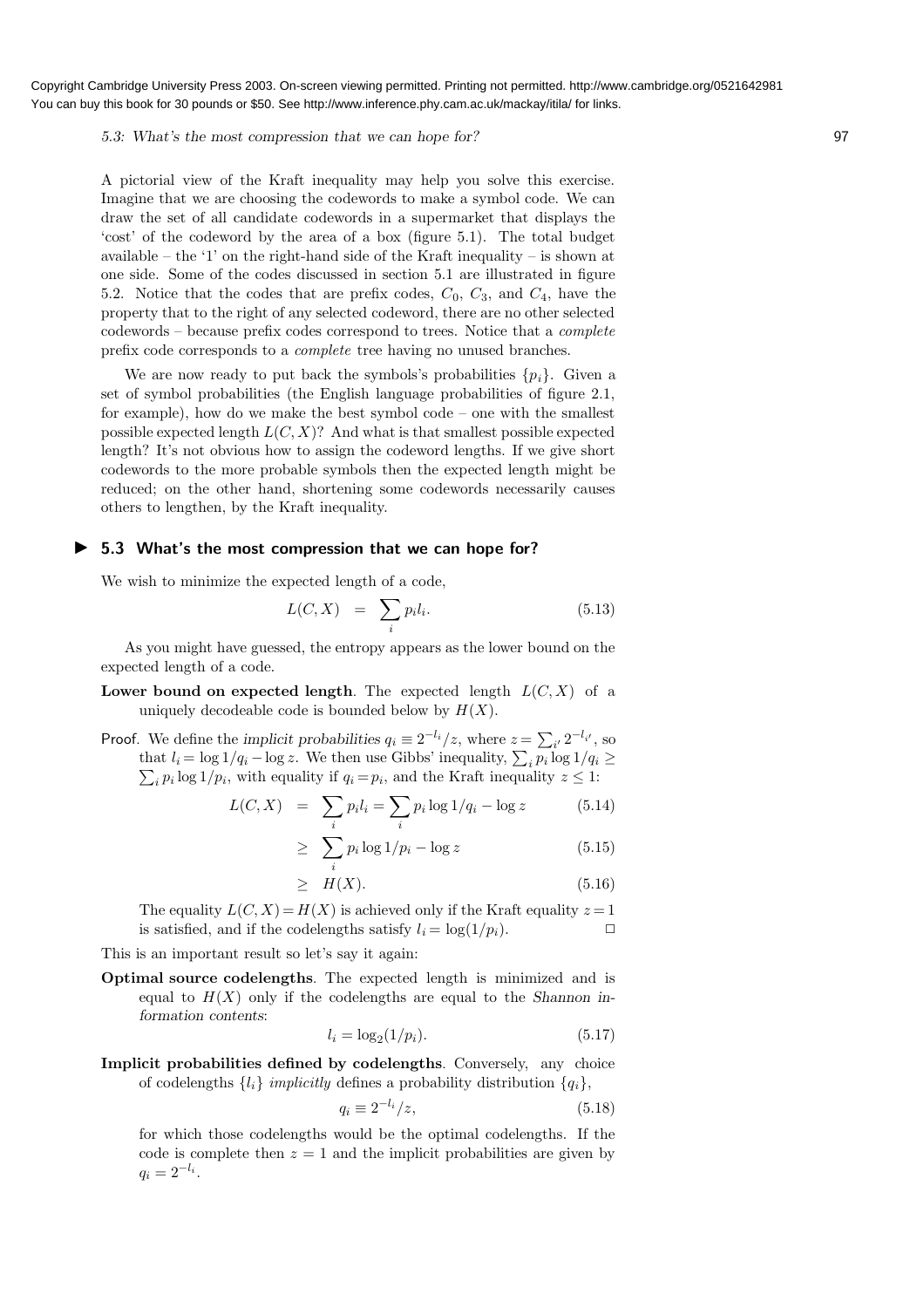## ▶ 5.4 How much can we compress?

So, we can't compress below the entropy. How close can we expect to get to the entropy?

**Theorem 5.1** Source coding theorem for symbol codes. For an ensemble  $X$ there exists a prefix code C with expected length satisfying

$$
H(X) \le L(C, X) < H(X) + 1. \tag{5.19}
$$

Proof. We set the codelengths to integers slightly larger than the optimum lengths:

$$
l_i = \lceil \log_2(1/p_i) \rceil \tag{5.20}
$$

where  $\lceil l^* \rceil$  denotes the smallest integer greater than or equal to  $l^*$ . [We are not asserting that the optimal code necessarily uses these lengths, we are simply choosing these lengths because we can use them to prove the theorem.]

We check that there is a prefix code with these lengths by confirming that the Kraft inequality is satisfied.

$$
\sum_{i} 2^{-l_i} = \sum_{i} 2^{-\lceil \log_2(1/p_i) \rceil} \le \sum_{i} 2^{-\log_2(1/p_i)} = \sum_{i} p_i = 1. \tag{5.21}
$$

Then we confirm

$$
L(C, X) = \sum_{i} p_i \lceil \log(1/p_i) \rceil < \sum_{i} p_i (\log(1/p_i) + 1) = H(X) + 1. \tag{5.22}
$$

## The cost of using the wrong codelengths

If we use a code whose lengths are not equal to the optimal codelengths, the average message length will be larger than the entropy.

If the true probabilities are  $\{p_i\}$  and we use a complete code with lengths  $l_i$ , we can view those lengths as defining implicit probabilities  $q_i = 2^{-l_i}$ . Continuing from equation (5.14), the average length is

$$
L(C, X) = H(X) + \sum_{i} p_i \log p_i / q_i,
$$
\n(5.23)

i.e., it exceeds the entropy by the relative entropy  $D_{\text{KL}}(\mathbf{p}||\mathbf{q})$  (as defined on p.34).

## ▶ 5.5 Optimal source coding with symbol codes: Huffman coding

Given a set of probabilities  $P$ , how can we design an optimal prefix code? For example, what is the best symbol code for the English language ensemble shown in figure 5.3? When we say 'optimal', let's assume our aim is to minimize the expected length  $L(C, X)$ .

#### How not to do it

One might try to roughly split the set  $\mathcal{A}_X$  in two, and continue bisecting the subsets so as to define a binary tree from the root. This construction has the right spirit, as in the weighing problem, but it is not necessarily optimal; it achieves  $L(C, X) \leq H(X) + 2$ .



Figure 5.3. An ensemble in need of a symbol code.

98  $5 -$  Symbol Codes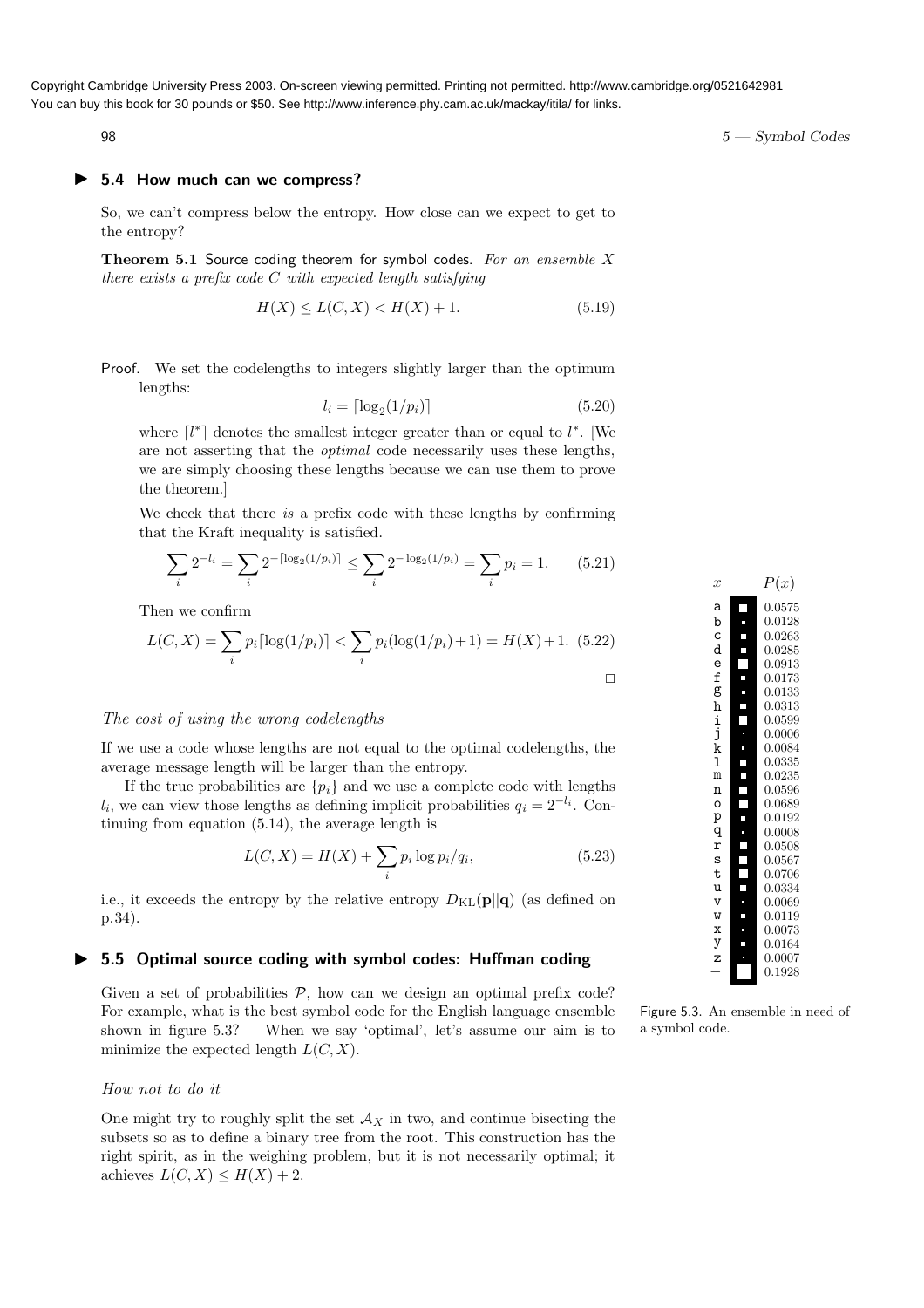5.5: Optimal source coding with symbol codes: Huffman coding 99

## The Huffman coding algorithm

We now present a beautifully simple algorithm for finding an optimal prefix code. The trick is to construct the code backwards starting from the tails of the codewords; we build the binary tree from its leaves.

- 1. Take the two least probable symbols in the alphabet. These two  $\parallel$  algorithm. symbols will be given the longest codewords, which will have equal length, and differ only in the last digit.
- 2. Combine these two symbols into a single symbol, and repeat.

Since each step reduces the size of the alphabet by one, this algorithm will have assigned strings to all the symbols after  $|\mathcal{A}_X| - 1$  steps.

- Example 5.15. Let  $\mathcal{A}_X \!=\! \{ \, \mathsf{a}, \quad \mathsf{b}, \quad \mathsf{c}, \ \ \mathsf{d}, \quad \mathsf{e} \quad \, \}$ and  $\mathcal{P}_X = \{0.25, 0.25, 0.2, 0.15, 0.15\}.$ 0 0 x step 1 step 2 step 3 step 4
	- 0.25 0.25 0.2 0.15 0.15 0.25 0.25 0.2 0.3 0.25 0.45 0.3 0.55 0.45 a  $0.25 - 0.25 - 0.25 - 0.55 - 1.0$ b c d e 0 1  $\overline{0}$ 1 1 1  $\bigg)$  $\bigg)$ ✂ ✂ /  $\sqrt{ }$  $\bigg)$

The codewords are then obtained by concatenating the binary digits in reverse order:  $C = \{00, 10, 11, 010, 011\}$ . The codelengths selected by the Huffman algorithm (column 4 of table 5.5) are in some cases longer and in some cases shorter than the ideal codelengths, the Shannon information contents  $\log_2 1/p_i$  (column 3). The expected length of the code is  $L = 2.30$  bits, whereas the entropy is  $H = 2.2855$  bits.  $\Box$ 

If at any point there is more than one way of selecting the two least probable symbols then the choice may be made in any manner – the expected length of the code will not depend on the choice.

- Exercise 5.16.<sup>[3, p.105]</sup> Prove that there is no better symbol code for a source than the Huffman code.
- Example 5.17. We can make a Huffman code for the probability distribution over the alphabet introduced in figure 2.1. The result is shown in figure 5.6. This code has an expected length of 4.15 bits; the entropy of the ensemble is 4.11 bits. Observe the disparities between the assigned codelengths and the ideal codelengths  $\log_2 1/p_i$ .

#### Constructing a binary tree top-down is suboptimal

In previous chapters we studied weighing problems in which we built ternary or binary trees. We noticed that balanced trees – ones in which, at every step, the two possible outcomes were as close as possible to equiprobable – appeared to describe the most efficient experiments. This gave an intuitive motivation for entropy as a measure of information content.

Algorithm 5.4. Huffman coding

| $a_i$ | $p_i$ | $h(p_i)$ | $l_i$                       | $c(a_i)$ |
|-------|-------|----------|-----------------------------|----------|
| a     | 0.25  | 2.0      | 2                           | იი       |
| b     | 0.25  | 2.0      | $\overline{2}$              | 10       |
| C.    | 0.2   | 2.3      | $\mathcal{D}_{\mathcal{L}}$ | 11       |
| d.    | 0.15  | 2.7      | 3                           | 010      |
| e     | 0.15  | 2.7      | 3                           | 011      |

Table 5.5. Code created by the Huffman algorithm.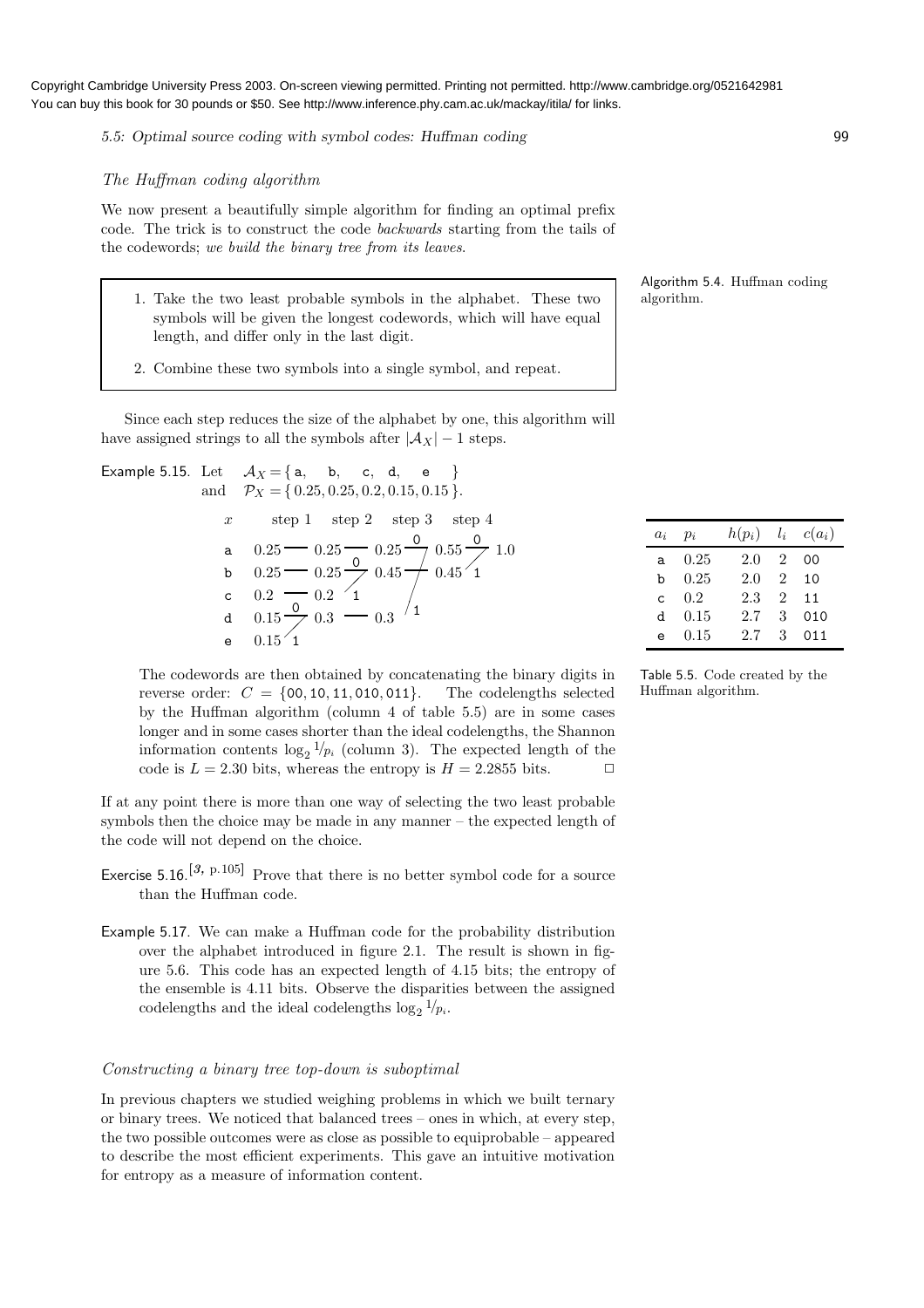| $a_i$        | $p_i$  | $\log_2 \frac{1}{p_i}$ | $l_i$          | $c(a_i)$   |
|--------------|--------|------------------------|----------------|------------|
| a            | 0.0575 | 4.1                    | $\overline{4}$ | 0000       |
| b            | 0.0128 | 6.3                    | 6              | 001000     |
| $\mathsf{C}$ | 0.0263 | 5.2                    | 5              | 00101      |
| d            | 0.0285 | 5.1                    | $\overline{5}$ | 10000      |
| e            | 0.0913 | 3.5                    | $\overline{4}$ | 1100       |
| f            | 0.0173 | 5.9                    | 6              | 111000     |
| g            | 0.0133 | 6.2                    | 6              | 001001     |
| h            | 0.0313 | 5.0                    | $\overline{5}$ | 10001      |
| i            | 0.0599 | 4.1                    | $\overline{4}$ | 1001       |
| j            | 0.0006 | 10.7                   | 10             | 1101000000 |
| k            | 0.0084 | 6.9                    | 7              | 1010000    |
| ı            | 0.0335 | 4.9                    | 5              | 11101      |
| $\mathbf m$  | 0.0235 | 5.4                    | 6              | 110101     |
| $\mathbf n$  | 0.0596 | 4.1                    | $\overline{4}$ | 0001       |
| $\circ$      | 0.0689 | 3.9                    | $\overline{4}$ | 1011       |
| p            | 0.0192 | 5.7                    | 6              | 111001     |
| q            | 0.0008 | 10.3                   | 9              | 110100001  |
| r            | 0.0508 | 4.3                    | 5              | 11011      |
| S            | 0.0567 | 4.1                    | $\overline{4}$ | 0011       |
| t            | 0.0706 | 3.8                    | $\overline{4}$ | 1111       |
| u            | 0.0334 | 4.9                    | $\overline{5}$ | 10101      |
| $\mathtt{V}$ | 0.0069 | 7.2                    | 8              | 11010001   |
| W            | 0.0119 | 6.4                    | 7              | 1101001    |
| $\mathbf x$  | 0.0073 | 7.1                    | $\overline{7}$ | 1010001    |
| y            | 0.0164 | 5.9                    | 6              | 101001     |
| z            | 0.0007 | 10.4                   | 10             | 1101000001 |
|              | 0.1928 | 2.4                    | $\overline{2}$ | 01         |

 $100$   $5 - \text{Symbol Codes}$ 

It is not the case, however, that optimal codes can always be constructed by a greedy top-down method in which the alphabet is successively divided into subsets that are as near as possible to equiprobable.

Example 5.18. Find the optimal binary symbol code for the ensemble:

$$
\begin{aligned}\n\mathcal{A}_X &= \{ \text{ a, b, c, d, e, f, g} \} \\
\mathcal{P}_X &= \{ 0.01, 0.24, 0.05, 0.20, 0.47, 0.01, 0.02 \} \end{aligned} \tag{5.24}
$$

p f

m

w v q j z

k x

r

l

t

i

s

c

g b

d h

a n

−

o e u y

Notice that a greedy top-down method can split this set into two subsets  $\{a, b, c, d\}$  and  $\{e, f, g\}$  which both have probability 1/2, and that  ${a, b, c, d}$  can be divided into subsets  ${a, b}$  and  ${c, d}$ , which have probability 1/4; so a greedy top-down method gives the code shown in the third column of table 5.7, which has expected length 2.53. The Huffman coding algorithm yields the code shown in the fourth column, which has expected length 1.97.  $\Box$ 

## ▶ 5.6 Disadvantages of the Huffman code

The Huffman algorithm produces an optimal symbol code for an ensemble, but this is not the end of the story. Both the word 'ensemble' and the phrase 'symbol code' need careful attention.

#### Changing ensemble

If we wish to communicate a sequence of outcomes from one unchanging ensemble, then a Huffman code may be convenient. But often the appropriate

| $a_i$        | $p_i$ | Greedy | Huffman |
|--------------|-------|--------|---------|
| a            | .01   | 000    | 000000  |
| b            | .24   | 001    | 01      |
| $\mathsf{C}$ | .05   | 010    | 0001    |
| d            | .20   | 011    | 001     |
| e            | .47   | 10     | 1       |
| f            | .01   | 110    | 000001  |
| g            | .02   | 111    | 00001   |

Table 5.7. A greedily-constructed code compared with the Huffman code.

Figure 5.6. Huffman code for the English language ensemble (monogram statistics).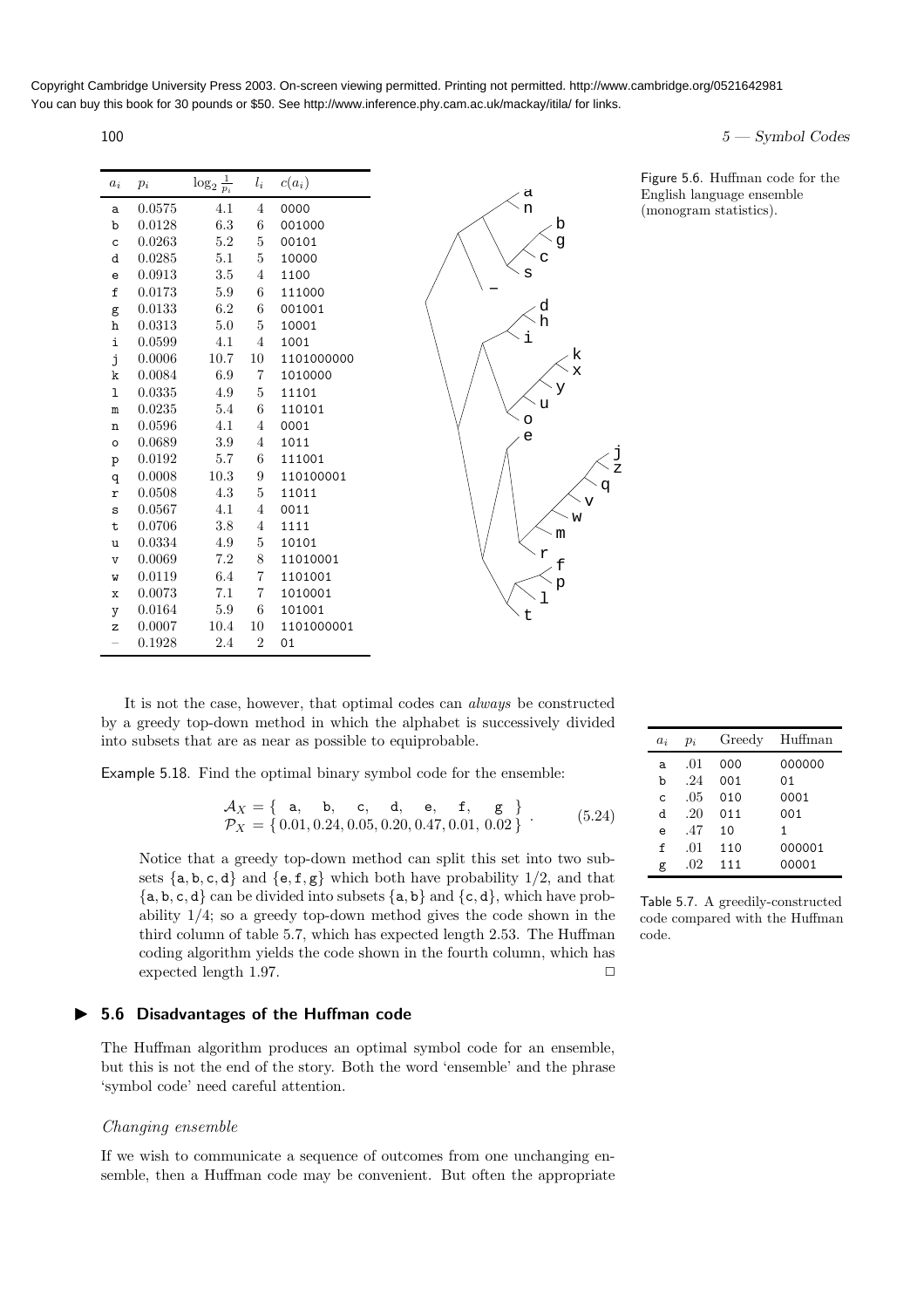#### 5.6: Disadvantages of the Huffman code 101

ensemble changes. If for example we are compressing text, then the symbol frequencies will vary with context: in English the letter u is much more probable after a q than after an e (figure 2.3). And furthermore, our knowledge of these context-dependent symbol frequencies will also change as we learn the statistical properties of the text source.

Huffman codes do not handle changing ensemble probabilities with any elegance. One brute-force approach would be to recompute the Huffman code every time the probability over symbols changes. Another attitude is to deny the option of adaptation, and instead run through the entire file in advance and compute a good probability distribution, which will then remain fixed throughout transmission. The code itself must also be communicated in this scenario. Such a technique is not only cumbersome and restrictive, it is also suboptimal, since the initial message specifying the code and the document itself are partially redundant. This technique therefore wastes bits.

#### The extra bit

An equally serious problem with Huffman codes is the innocuous-looking 'extra bit' relative to the ideal average length of  $H(X)$  – a Huffman code achieves a length that satisfies  $H(X) \leq L(C, X) \leq H(X) + 1$ , as proved in theorem 5.1. A Huffman code thus incurs an overhead of between 0 and 1 bits per symbol. If  $H(X)$  were large, then this overhead would be an unimportant fractional increase. But for many applications, the entropy may be as low as one bit per symbol, or even smaller, so the overhead  $L(C, X) - H(X)$  may dominate the encoded file length. Consider English text: in some contexts, long strings of characters may be highly predictable. For example, in the context 'strings\_of\_ch', one might predict the next nine symbols to be 'aracters\_' with a probability of 0.99 each. A traditional Huffman code would be obliged to use at least one bit per character, making a total cost of nine bits where virtually no information is being conveyed (0.13 bits in total, to be precise). The entropy of English, given a good model, is about one bit per character (Shannon, 1948), so a Huffman code is likely to be highly inefficient.

A traditional patch-up of Huffman codes uses them to compress blocks of symbols, for example the 'extended sources'  $X^N$  we discussed in Chapter 4. The overhead per block is at most 1 bit so the overhead per symbol is at most  $1/N$  bits. For sufficiently large blocks, the problem of the extra bit may be removed – but only at the expenses of (a) losing the elegant instantaneous decodeability of simple Huffman coding; and (b) having to compute the probabilities of all relevant strings and build the associated Huffman tree. One will end up explicitly computing the probabilities and codes for a huge number of strings, most of which will never actually occur. (See exercise 5.29 (p.103).)

#### Beyond symbol codes

Huffman codes, therefore, although widely trumpeted as 'optimal', have many defects for practical purposes. They are optimal symbol codes, but for practical purposes we don't want a symbol code.

The defects of Huffman codes are rectified by arithmetic coding, which dispenses with the restriction that each symbol must translate into an integer number of bits. Arithmetic coding is the main topic of the next chapter.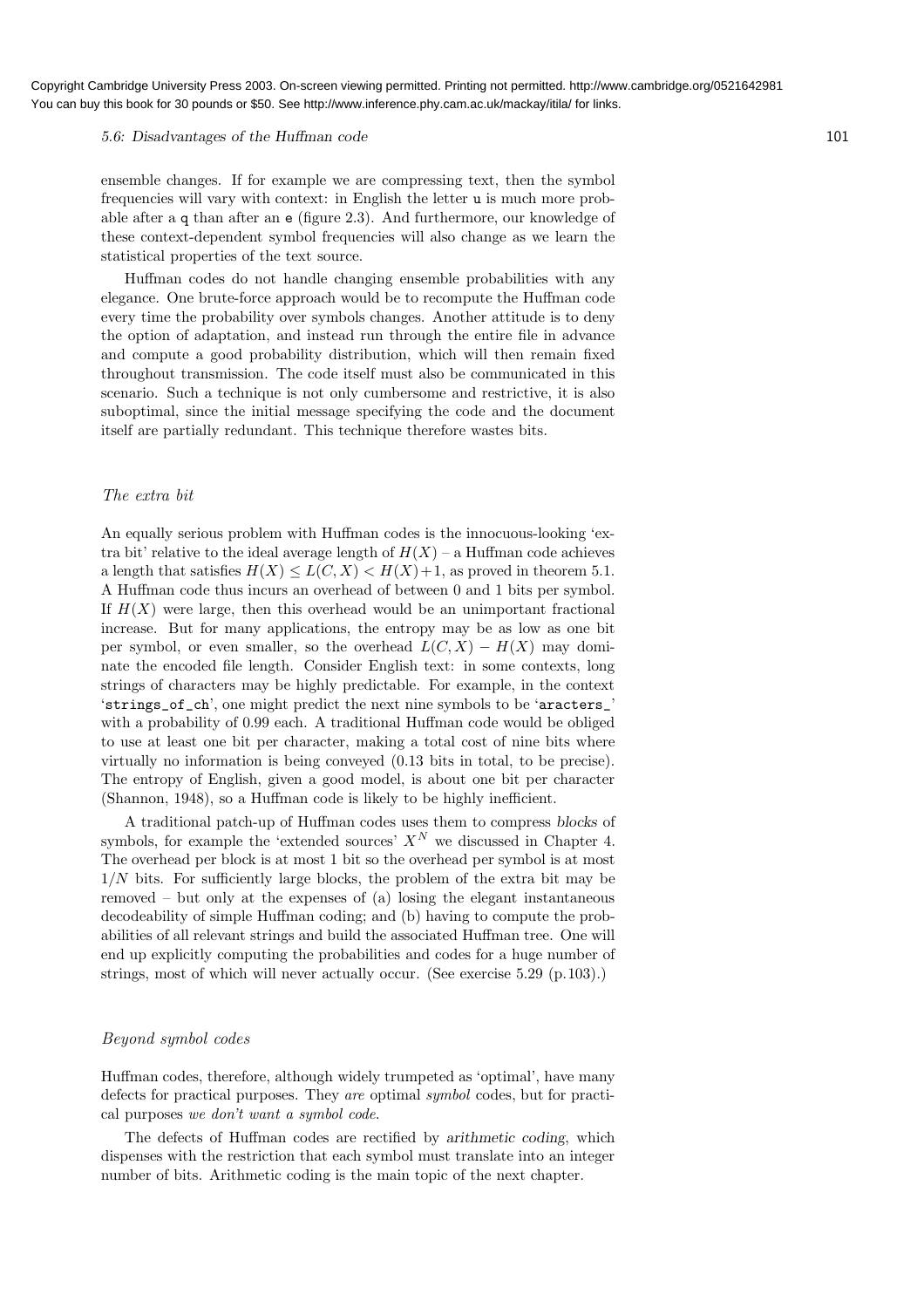## ▶ 5.7 Summary

Kraft inequality. If a code is uniquely decodeable its lengths must satisfy

$$
\sum_{i} 2^{-l_i} \le 1. \tag{5.25}
$$

For any lengths satisfying the Kraft inequality, there exists a prefix code with those lengths.

Optimal source codelengths for an ensemble are equal to the Shannon information contents

$$
l_i = \log_2 \frac{1}{p_i},\tag{5.26}
$$

and conversely, any choice of codelengths defines implicit probabilities

$$
q_i = \frac{2^{-l_i}}{z}.\tag{5.27}
$$

- The relative entropy  $D_{\text{KL}}(\mathbf{p}||\mathbf{q})$  measures how many bits per symbol are wasted by using a code whose implicit probabilities are  $q$ , when the ensemble's true probability distribution is p.
- Source coding theorem for symbol codes. For an ensemble  $X$ , there exists a prefix code whose expected length satisfies

$$
H(X) \le L(C, X) < H(X) + 1. \tag{5.28}
$$

The Huffman coding algorithm generates an optimal symbol code iteratively. At each iteration, the two least probable symbols are combined.

## ▶ 5.8 Exercises

- $\triangleright$  Exercise 5.19.<sup>[2]</sup> Is the code {00, 11, 0101, 111, 1010, 100100, 0110} uniquely decodeable?
- $\triangleright$  Exercise 5.20. $^{[2]}$  Is the ternary code  $\{00,012,0110,0112,100,201,212,22\}$ uniquely decodeable?
- Exercise 5.21.<sup>[3, p.106]</sup> Make Huffman codes for  $X^2$ ,  $X^3$  and  $X^4$  where  $\mathcal{A}_X$  =  ${0,1}$  and  $P_X = {0.9, 0.1}$ . Compute their expected lengths and compare them with the entropies  $H(X^2)$ ,  $H(X^3)$  and  $H(X^4)$ .

Repeat this exercise for  $X^2$  and  $X^4$  where  $\mathcal{P}_X = \{0.6, 0.4\}.$ 

- Exercise 5.22.<sup>[2, p.106]</sup> Find a probability distribution  $\{p_1, p_2, p_3, p_4\}$  such that there are two optimal codes that assign different lengths  $\{l_i\}$  to the four symbols.
	- Exercise 5.23.<sup>[3]</sup> (Continuation of exercise 5.22.) Assume that the four probabilities  $\{p_1, p_2, p_3, p_4\}$  are ordered such that  $p_1 \geq p_2 \geq p_3 \geq p_4 \geq 0$ . Let  $Q$  be the set of all probability vectors **p** such that there are two optimal codes with different lengths. Give a complete description of Q. Find three probability vectors  $\mathbf{q}^{(1)}$ ,  $\mathbf{q}^{(2)}$ ,  $\mathbf{q}^{(3)}$ , which are the convex hull of  $\mathcal{Q}$ , i.e., such that any  $p \in \mathcal{Q}$  can be written as

$$
\mathbf{p} = \mu_1 \mathbf{q}^{(1)} + \mu_2 \mathbf{q}^{(2)} + \mu_3 \mathbf{q}^{(3)},
$$
(5.29)

where  $\{\mu_i\}$  are positive.

 $102$   $5 - \text{Symbol Codes}$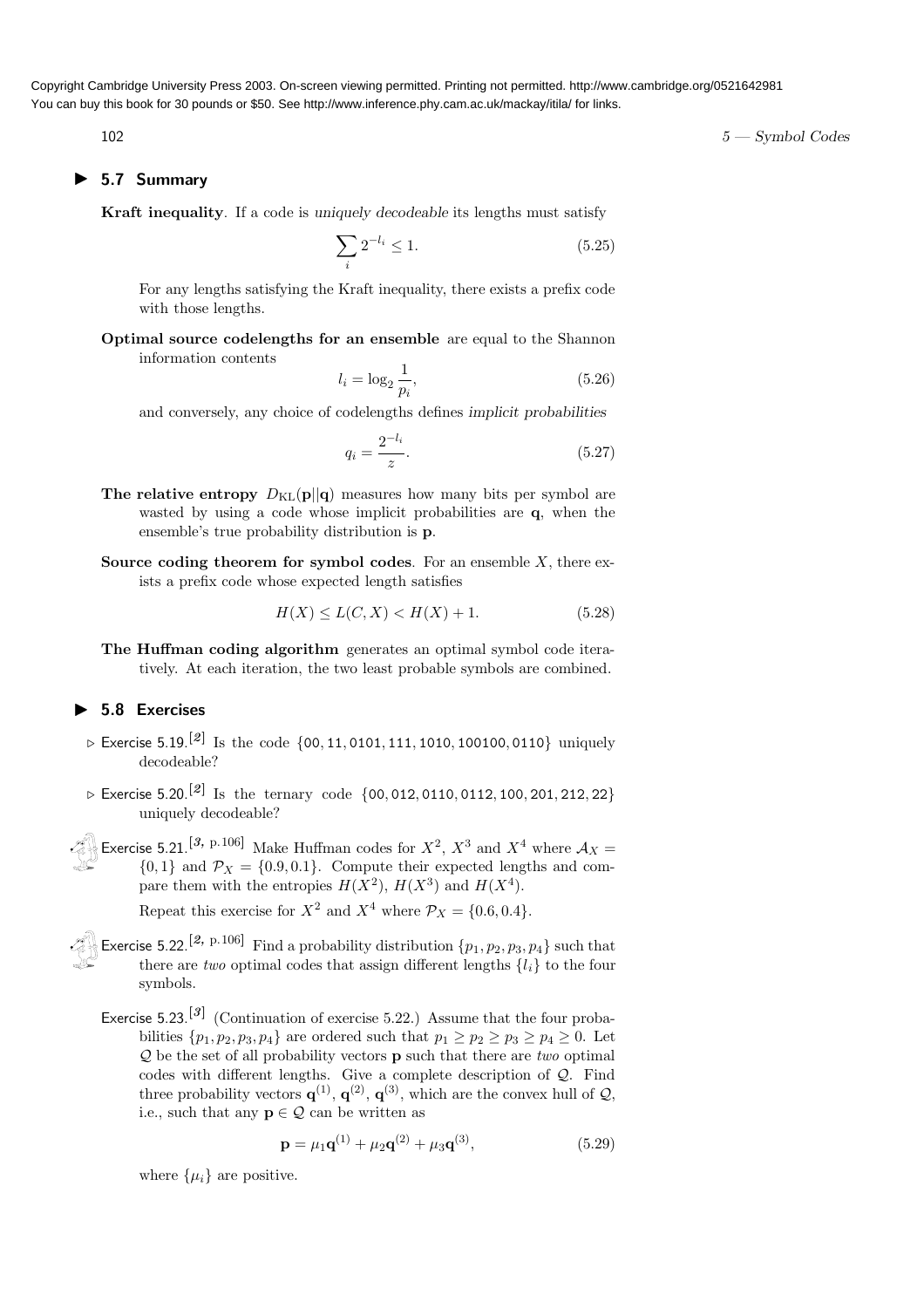- 5.8: Exercises 103
- $\triangleright$  Exercise 5.24.<sup>[1]</sup> Write a short essay discussing how to play the game of twenty questions optimally. [In twenty questions, one player thinks of an object, and the other player has to guess the object using as few binary questions as possible, preferably fewer than twenty.]
- $\triangleright$  Exercise 5.25.<sup>[2]</sup> Show that, if each probability  $p_i$  is equal to an integer power of 2 then there exists a source code whose expected length equals the entropy.
- $\triangleright$  Exercise 5.26.<sup>[2, p.106]</sup> Make ensembles for which the difference between the entropy and the expected length of the Huffman code is as big as possible.
- $\triangleright$  Exercise 5.27.<sup>[2, p.106]</sup> A binary source X has an alphabet of eleven characters

$$
\{a,b,c,d,e,f,g,h,i,j,k\},
$$

all of which have equal probability, 1/11.

Find an optimal uniquely decodeable symbol code for this source. How much greater is the expected length of this optimal code than the entropy of X?

 $\triangleright$  Exercise 5.28.<sup>[2]</sup> Consider the optimal symbol code for an ensemble X with alphabet size I from which all symbols have identical probability  $p =$  $1/I$ . I is not a power of 2.

Show that the fraction  $f^+$  of the I symbols that are assigned codelengths equal to

$$
l^{+} \equiv \lceil \log_2 I \rceil \tag{5.30}
$$

satisfies

$$
f^{+} = 2 - \frac{2^{l^{+}}}{I} \tag{5.31}
$$

and that the expected length of the optimal symbol code is

$$
L = l^{+} - 1 + f^{+}.
$$
 (5.32)

By differentiating the excess length  $\Delta L \equiv L - H(X)$  with respect to I, show that the excess length is bounded by

$$
\Delta L \le 1 - \frac{\ln(\ln 2)}{\ln 2} - \frac{1}{\ln 2} = 0.086. \tag{5.33}
$$

Exercise 5.29.<sup>[2]</sup> Consider a sparse binary source with  $P_X = \{0.99, 0.01\}$ . Discuss how Huffman codes could be used to compress this source *efficiently*. Estimate how many codewords your proposed solutions require.

 $\triangleright$  Exercise 5.30.<sup>[2]</sup> Scientific American carried the following puzzle in 1975.

The poisoned glass. 'Mathematicians are curious birds', the police commissioner said to his wife. 'You see, we had all those partly filled glasses lined up in rows on a table in the hotel kitchen. Only one contained poison, and we wanted to know which one before searching that glass for fingerprints. Our lab could test the liquid in each glass, but the tests take time and money, so we wanted to make as few of them as possible by simultaneously testing mixtures of small samples from groups of glasses. The university sent over a